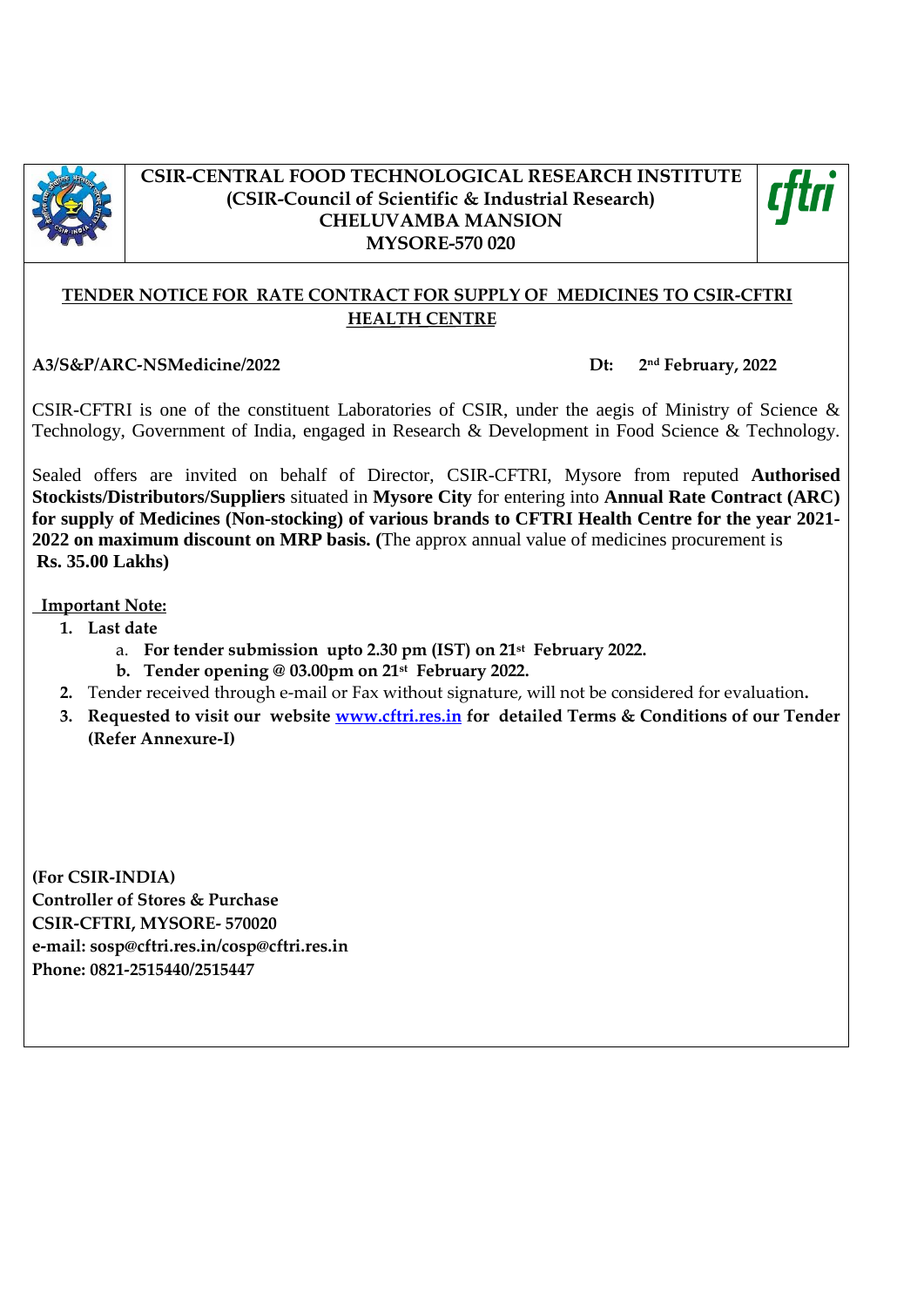# **Annexure -I**

## **Terms & Conditions**

### 1. The Bidder/s has/have to quote the **Discount on MRP** for all categories of DRUGS.

- **2. The Bidder is required to supply the drug/s requisitioned by the Medical Officer, CFTRI Health Centre at the shortest possible time after a communication is received from the Medical Officer, CFTRI Health Centre by fax or email i.e. if order/intimation is given in the forenoon, medicines have to be supplied latest by 5.00 pm on the same day. If order /intimation is given in the afternoon, medicines have to be supplied either on the same day or next day latest by 10.00 a.m without fail.**
- **3. Each prospective bidder should have outlet/branch in Mysore. The bidders having their HQ outside Mysore and having outlet/ chain of offices in Mysore can also participate in this bidding.**
- **4. The Bidder should submit valid documentary proof of Sales Tax & valid Drug Licence approved by Competent Authority. GST Registration Number GSTIN and the details of Income Tax registration (PAN) should also be provided.**
- 5. However, if the required drug/s is/are not available even after trying, the Medical Officer, CFTRI should be contacted immediately for prescribing alternate medicines for immediate supply.
- 6. The Bidder should ensure that the **expiry period of the drug supplied, will not be over within the next three months.**
- **7. Payment:** The supply of drugs will be made on **Credit Basis** and the bills/claims for the drug/s supplied during the month are required to be submitted by **5th of the following month**. The bills will be processed within 30 days and payment will be made to the ARC awarded firm on e-payment mode (RTGS). **TDS (GST) @ 2% will be deducted as per GST Act under Section 51 of GST Act.**
- 8. **Delivery:** The drug/s are required to be supplied at CFTRI Health Centre at **no extra cost** to the Health Centre and **no charges are payable** in this regard.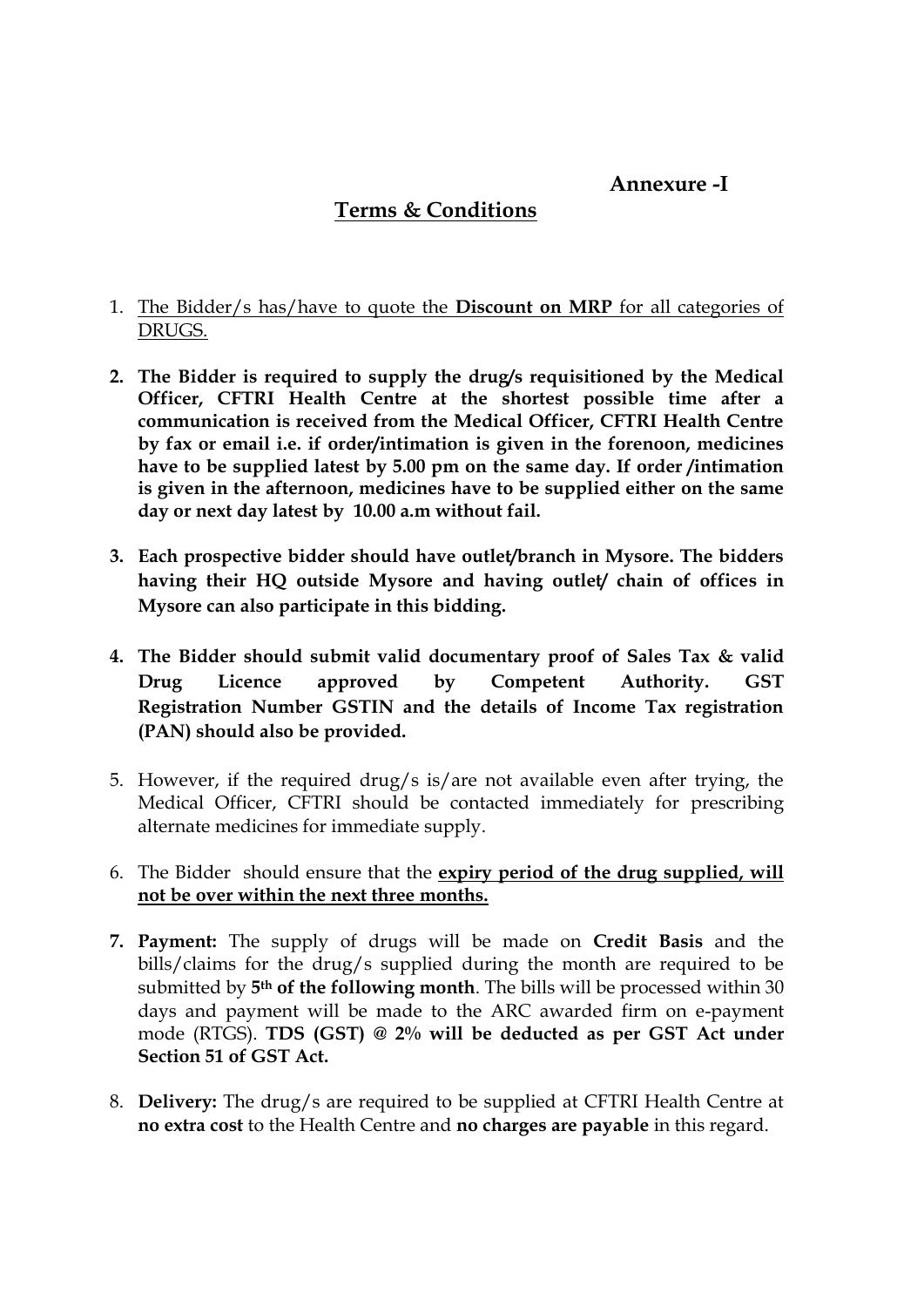- **9. Period:** The contract is initially for a maximum **period of one year** and is extendable for a further specified period with mutual consent.
- **10. Bid Submission:** The Bidder/s is/are requested to submit their offer in their own letter head, neatly typewritten/ printed without any cutting or over writing.
- **11. Fall Clause:** The price to be quoted by the Bidder under the Annual Rate Contract should in no event exceed the lowest price at which the Bidder sells the Drugs of identical description and terms & conditions to any other Organization/Hospital during the currency of CFTRI's Annual Rate contract. If ARC holder reduces its price or sells or even offers to sell the same item/s during the currency of the Rate Contract to any of their customers, price will automatically be reduced with immediate effect for all the subsequent supplies under the ARC.
- **12. An undertaking is required to be given, stating that the rates offered by the bidder/s are not more than the rates offered for the drugs of identical description and Terms & conditions to any other Government Agencies/Institutions/Hospitals and the discount offered is not less than discount offered to any other Government Agencies/Institutions/Hospitals. In case any such discrepancy is noticed, the bidder shall refund the amount to CFTRI and also the Annual Rate Contract is liable to be cancelled.**
- 13. **Purchase order/s** executed to any other Government Institutions/Organisations must be submitted along with your offer.
- 14. The ARC Holder on receipt of Purchase Order shall check the order for its correctness as per the Terms & Conditions of ARC and take up the matter with CSIR-CFTRI, MYSORE for **corrections / amendments if any**, in order to avoid any dispute at a later stage. In case, higher rates have been inadvertently mentioned for any particular item, the ARC Holder must inform CSIR-CFTRI, MYSORE about the same and proceed with supply of medicines as per the ARC approved rates only.
- **15.** The offer should be sent in a sealed cover with indication on envelope "**Tender for supply of Medicines under ARC against Enquiry No. A3/CSIR-CFTRI/ARC-NSMedicines/2021-2022 and Due on 21st February 2022 (Till 02.30 pm); Opening on 21st February 2022 (@ 3.00 pm)** and addressed to **The Director, CSIR-CENTRAL FOOD TECHNOLOGICAL RESEARCH INSTITUTE, Cheluvamba Mansion, Mysore-570 020, (Kind Attn.: Controller of Stores & Purchase) on envelope".**
- 16. CFTRI is not responsible for any postal/courier delay.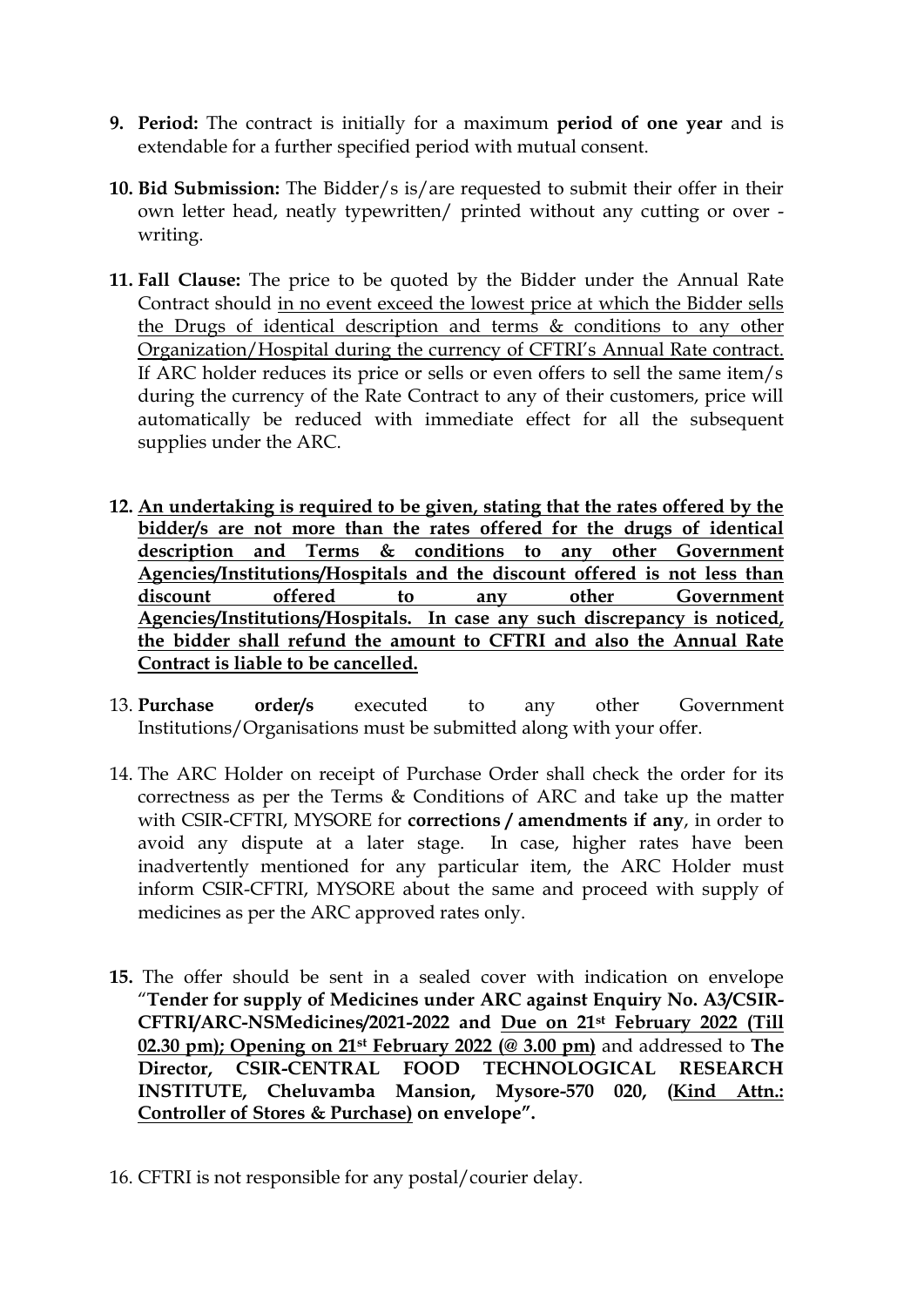- 17. Late / delayed or unsigned offers will not be considered.
- 18. In the event of the specified "submission & opening date of tender" being a **declared holiday for the Purchaser**, the bids will be received and also be opened at the same time i.e due time @ 2.30 p.m and opening time @ 3.00 p.m on the next working day.
- 19. The Bidder must agree for immediate **free replacement** in case any discrepancy is found with regard to quality/quantity of the medicines to be supplied by them under this Annual Rate Contract.
- 20. The **ARC can be terminated** with notice in case the performance of the Manufacturers/Suppliers/Authorised Distributor/Dealer is found consistently unsatisfactory or due to the serious lapse on the part of the Manufacturers/Suppliers/Authorised Distributor/Dealer.
- 21. This contract can be terminated at any time before the expiry of the period by the **Director, CSIR-CFTRI** without assigning any reasons thereof.
- 22. In case of emergency, CSIR-CFTRI may purchase the same items under ARC through **ad-hoc/parallel contract** with new suppliers as per procedure.
- 23. The Director, CSIR-CFTRI reserves the right to reject any or all of the offers received without assigning any reason thereof. The contract can be terminated by the **Director, CSIR-CFTRI** at any time without notice for unsatisfactory service.
- 24. **Arbitration Clause:** The dispute settlement mechanism/arbitration proceedings shall be concluded as under:

In case of dispute or difference arising between the purchaser and the supplier relating to any matter arising out of or connected with this agreement, such disputes or difference shall be settled in accordance with the **Indian Arbitration & Conciliation Act, 1996,** the rules there under and any statutory modifications or reenactments thereof will apply to the arbitration proceedings. The dispute/arbitration will be referred to the **Director General, Council of Scientific & Industrial Research (DG, CSIR).** The DG, CSIR shall appoint an arbitrator on the advice of LA, CSIR. However, a decision to accept or otherwise, the award of the arbitration as well as any court order shall rest with the DG, CSIR. The award of the arbitrator so appointed will be final, conclusive and binding on all parties i.r.o this Order/Contract.